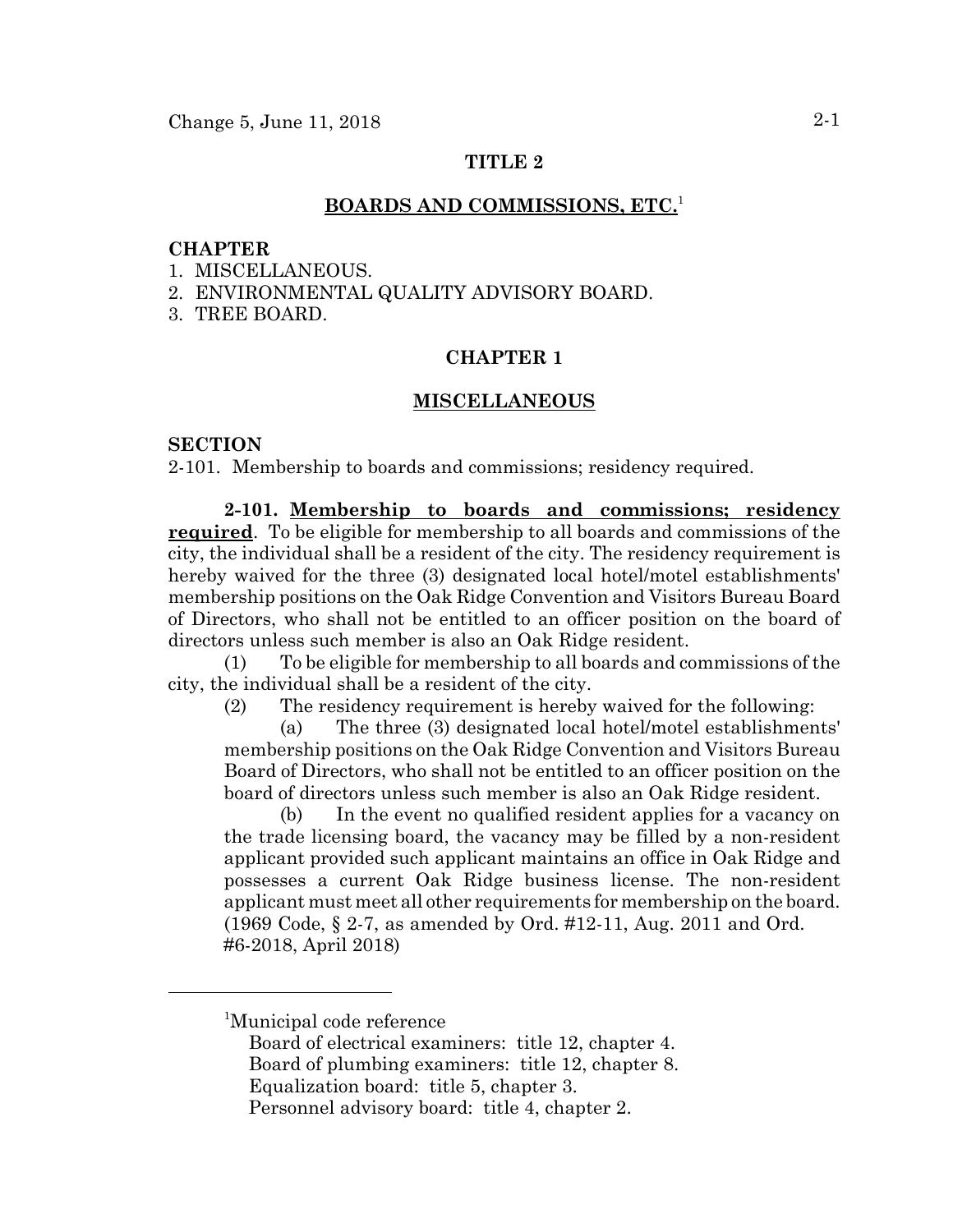# **CHAPTER 2**

# **ENVIRONMENTAL QUALITY ADVISORY BOARD<sup>1</sup>**

### **SECTION**

- 2-201. Definition.
- 2-202. Created; composition.
- 2-203. Terms of members.
- 2-204. Designation and term of chairperson and vice-chairperson.
- 2-205. Compensation.
- 2-206. Functions.
- 2-207. Meetings; quorum.
- 2-208. Powers.
- 2-209. Availability of city facilities and personnel to assist the board..
- 2-210. Attendance policy.
- 2-211. Deleted.

**2-201. Definition**. As used in this chapter, the term board shall mean the environmental quality advisory board created by this chapter. (1969 Code, § 2-101, as replaced by Ord. #14-2014, Oct. 2014)

**2-202. Created; composition**. There is hereby created an environmental quality advisory board for the city consisting of twelve (12) members who shall be appointed by the city council. Two (2) members of the board shall be high school students. All members shall have one (1) vote except the high school students shall share one (1) vote, either from a consensus if both are present at the meeting or individually if only one (1) student is present. If no consensus is possible, then no vote shall be recorded for the students. For clarification purposes, the board has eleven (11) possible total votes due to the student members sharing one (1) vote. (Ord. #15-98, May 1998, § 1, as replaced by Ord. #14-2014, Oct. 2014)

**2-203. Terms of members**. Of the members first appointed to the board, four (4) shall serve until September 30, 1974; three (3) until September 30, 1975; and three (3) until September 30, 1976. Thereafter all appointments to the board, with the exception of the high school student members, shall be for terms of three (3) years and all terms shall commence on October 1. The high school student members of the board shall serve two (2) year terms of office. Of the students first appointed after the adoption of this amendment, one (1) shall serve until May 31, 1999, and one (1) shall serve until

<sup>1</sup> Charter reference

Advisory boards: art. III, § 5.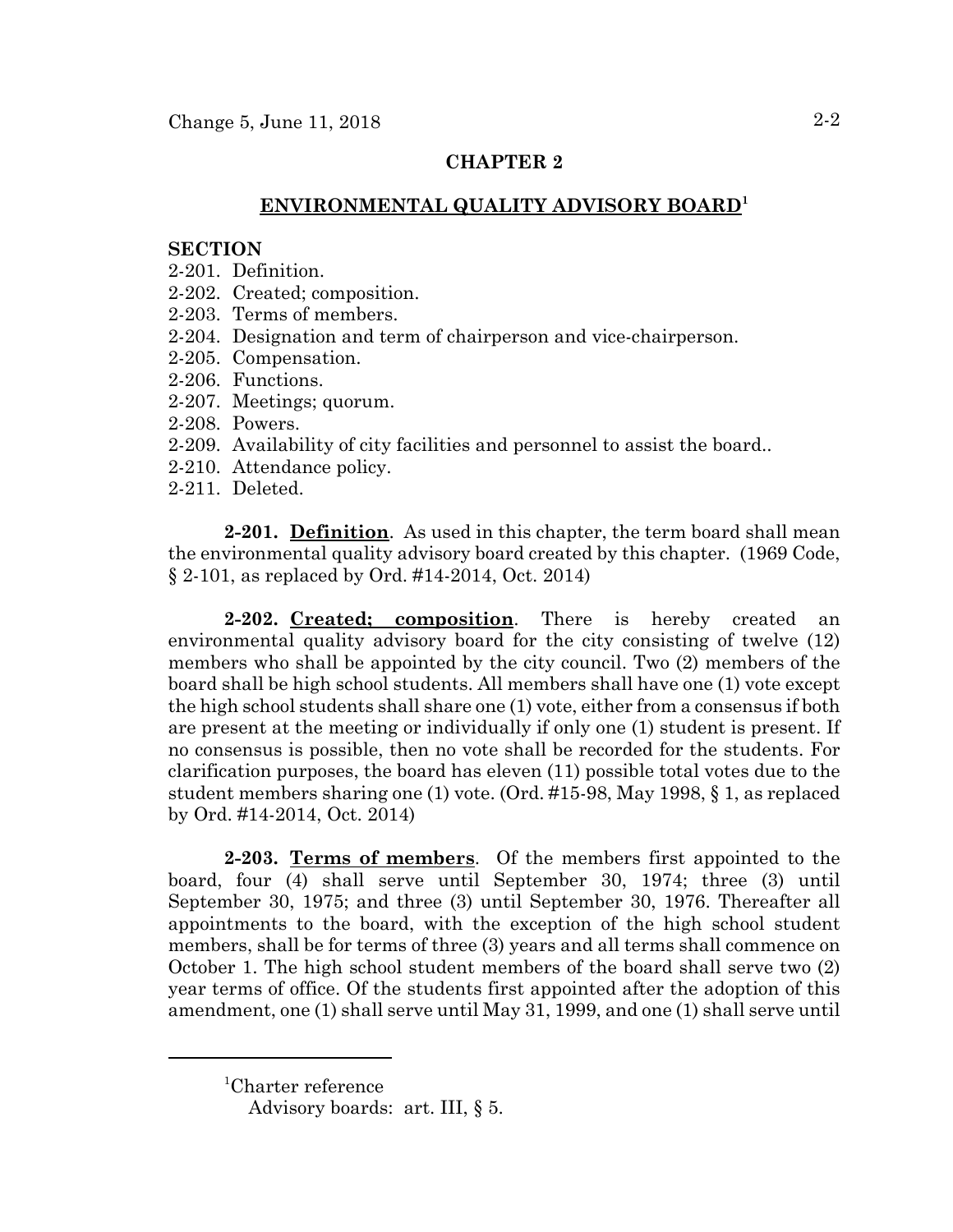May 31, 2000. Thereafter, all appointments of high school student members shall be for two (2) years and all terms shall commence on June 1. If a successor has not been named at the expiration of a member's term, the member shall continue to serve until his or her successor is appointed. Whenever a vacancy occurs, an appointment shall be made for the remainder of the unexpired term.

As of April 1, 2011, all current members' terms (except for student members which shall remain unchanged) shall be extended through to the following December 31, and all subsequent terms shaft commence on a date established by resolution of city council with the term lengths and staggered appointments remaining the same. (Ord. #15-98, May 1998, § 2, as amended by Ord. #3-11, March 2011, as replaced by Ord. #14-2014, Oct. 2014)

**2-204. Designation and term of chairperson and vice-chairperson**. The board shall elect from its membership a chairperson, vice-chairperson and secretary. (1969 Code, § 2-104, as replaced by Ord. #14-2014, Oct. 2014)

**2-205. Compensation**. Members of the board shall serve without compensation but may be reimbursed for all necessary expenses incurred in the course of their duties in accordance with the appropriations made by the city council. (1969 Code, § 2-105, as replaced by Ord. #14-2014, Oct. 2014)

**2-206. Functions**. The function of the board shall be to serve as an advisory body to the city council. When requested by city council, the board shaft give advice and assistance in matters contributing to a quality environment; and further, upon request, it shall advise the city manager and the municipal planning commission on specific environmental matters. (1969 Code, § 2-106, as replaced by Ord. #14-2014, Oct. 2014)

**2-207. Meetings; quorum**. The board shall hold public meetings at such regular intervals and places at it may designate. Six (6) members of the board shall constitute a quorum. For purposes of a quorum, the student members count as only one (1) member because they share one (1) vote and cannot vote separately. For clarification purposes, if one (1) or both student members are present at a meeting, five (5) other members must be present for there to be a quorum of the board. All actions shall require the concurring vote of a majority of the members present at a duly constituted meeting, with the student members again counting as only one (1) member for the purposes of calculating a majority vote. For example, if eight (8) members are present at a meeting, including both student members, a majority for voting purposes is four (4) instead of five (5) because the students only count as one (1) regardless of whether one (1) or both are present at the meeting and regardless of whether or not there is a consensus for the student members' vote. (1969 Code, § 2-107, as replaced by Ord. #14-2014, Oct. 2014)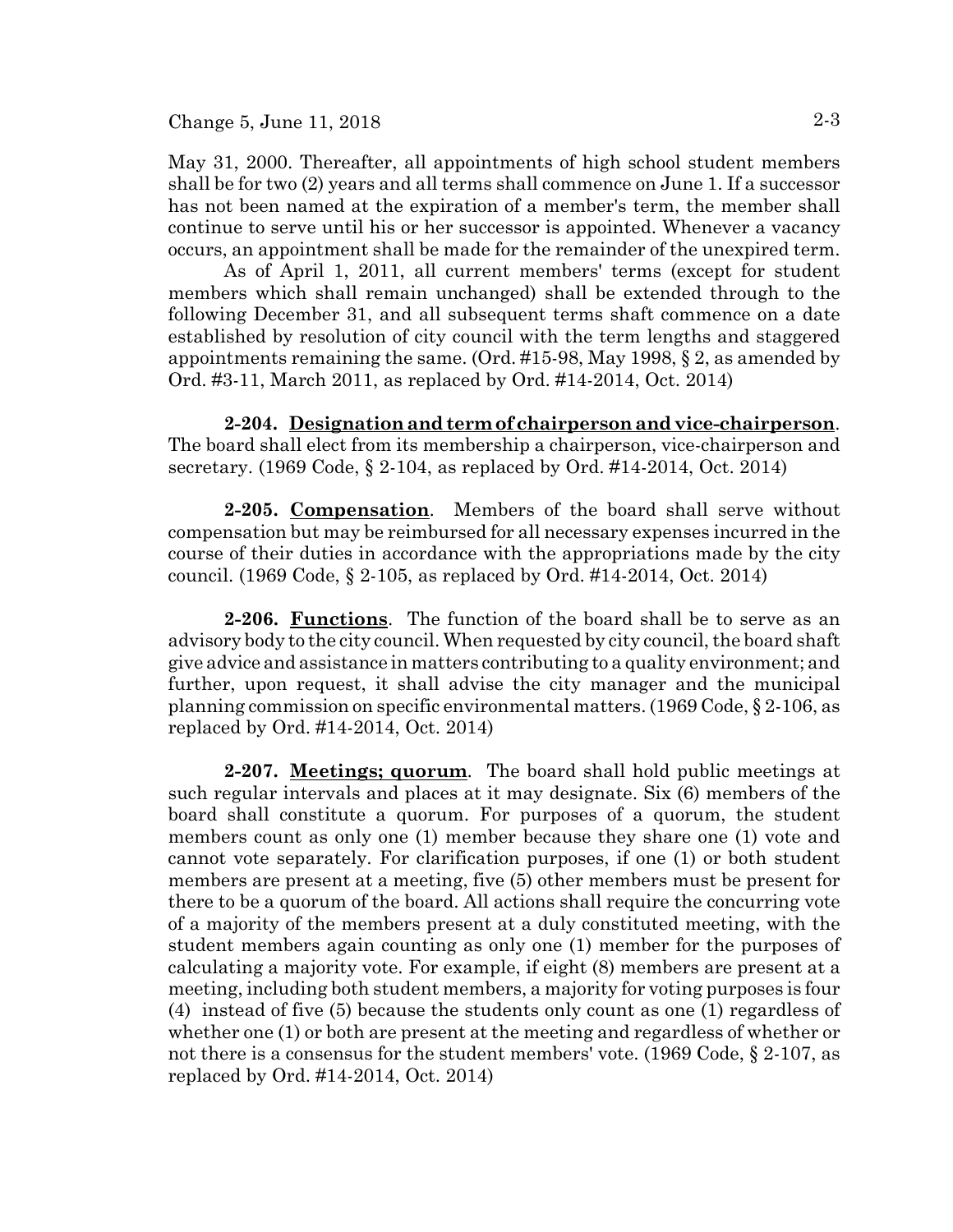Change 5, June 11, 2018 2-4

**2-208. Powers**. In the performance of its function, the board is authorized to adopt bylaws and rules of procedure for the conduct of its authorized activities; the board will recommend for approval and authorization by the city council a proposed annual work program involving studies for the preservation and improvement of the environment, it shall issue reports and findings on such studies. The board is further authorized to make specific recommendations on environmental questions referred by the city council, city manager, or municipal planning commission. (1969 Code, § 2-108, as replaced by Ord. #14-2014, Oct. 2014)

**2-209. Availability of city facilities and personnel to assist the board**. Subject to the approval of the city manager, the facilities and personnel of the city shall be made available to assist the board in carrying out its functions. (1969 Code, § 2-109, as replaced by Ord. #14-2014, Oct. 2014)

**2-210. Attendance policy**. Members of the board are subject to the attendance policy adopted by city council for boards and commissions. (1969 Code, § 2-110, as replaced by Ord. #14-2014, Oct. 2014)

**2-211. Deleted**. (1969 Code, § 2-111, as deleted by Ord. #14-2014, Oct. 2014)